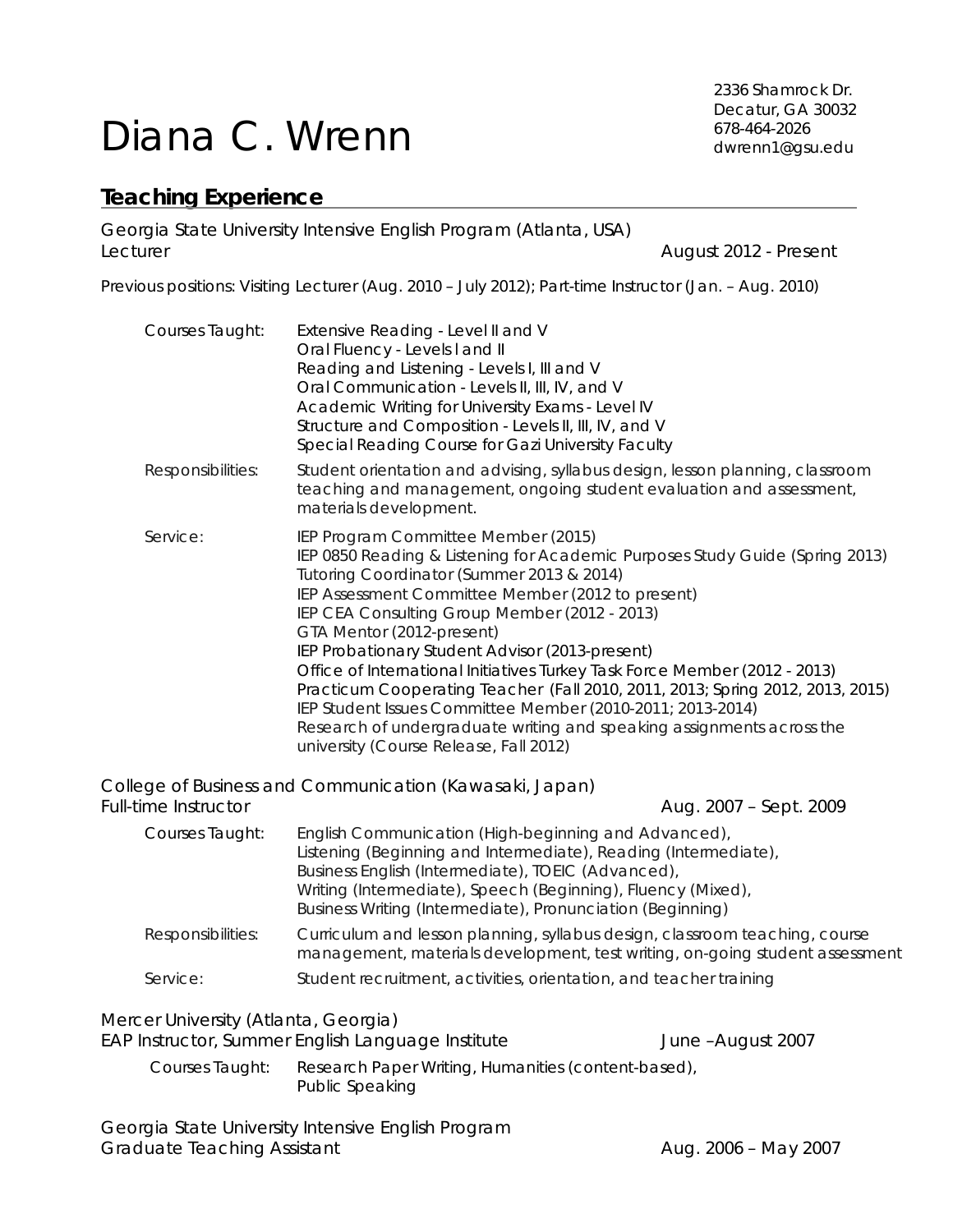International Rescue Committee (Decatur, Georgia, USA) First Things First Lead Instructor Nov. 2005-Aug. 2006

Responsibilities*: Taught ESL and life skills to refugee women with young children, trained volunteers and interns, developed materials, co-authored "Healthy Behaviors" Workbook Series* 

#### **Education**

| Bachelor of Arts, International Studies<br>Texas A&M University         | August 1998 |
|-------------------------------------------------------------------------|-------------|
| Master of Arts, Applied Linguistics and ESL<br>Georgia State University | May 2007    |

## **Publications**

McCormack, C., Wrenn, D., & Yokomoto, K. (2009). *TOEIC 400 Test Strategies*, *Volumes 1-3*. Tokyo: Zoshinkai Publishing Company (Z-Kai).

## **Additional Professional Experience and Honors**

| • Chair, Georgia TESOL IEP Mini-Conference                   | 2015                  |
|--------------------------------------------------------------|-----------------------|
| • Co-Organizer, Atlanta-Area IEP Mini-Conference             | 2013, 2014            |
| • Reader, TOEFL Board Awards for International Participation | November 2008         |
| • TESOL International Professional Development Scholarship   | March 2007            |
| • Graduate Assistantship in Student Activities (IEP)         | Aug. 2005 - Aug. 2006 |

#### **Presentations and Workshops**

- Wrenn, D. (March, 2014). "Explore Authentic Assignments to Renew an EAP Writing Curriculum" Presentation at the TESOL International Convention and English Language Expo. Portland, Oregon.
- Wrenn, D. (October, 2013). "Ensuring Academic Preparedness by Aligning an IEP Writing Curriculum with University Writing Assignments" Presentation at the Annual Georgia TESOL Convention. Atlanta, Georgia.
- Wrenn, D. (August, 2013). "Teaching Careers" Presentation at the GSU Applied Linguistics M.A. Student Orientation. Atlanta, Georgia.
- Wrenn, D. (October, 2012). "Great Activities for Building Fluency" Presentation at the Annual Georgia TESOL Convention. Atlanta, Georgia.
- Hoagland, M., Starrick, A., & Wrenn, D. (October, 2011). "Effective Communication with University Instructors" Tutoring Workshop for IEP students. Atlanta, Georgia.
- Wrenn, D. (March, 2011). "Effective Communication in and for University Classes" Tutoring Workshop for IEP students. Atlanta, Georgia.